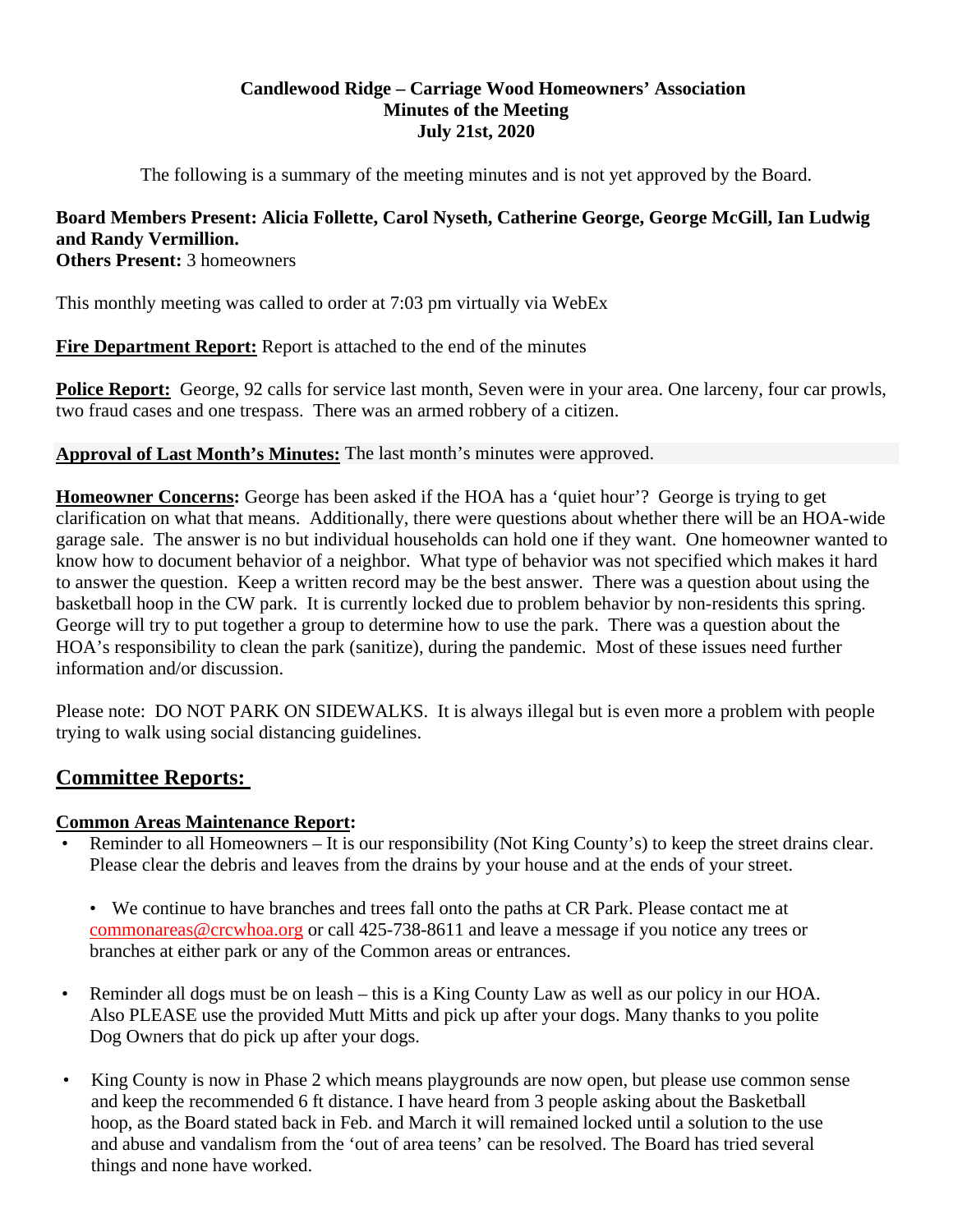- The new irrigation system at the 2 CR Parks was completed about the end of June and it is working well. The controllers are DC now so no danger of the 110-volt wires getting broke by roots. They are also very easy to program and I have the book. We have the water turned on at all the Parks and will be watering 2 to 3 times a week.
- The tree work that we approved last month was completed. Four large dead trees in CW Park near the playground equipment were cut down and very extensive work at CR was done. At CR 18 trees were taken down and several large heavy branches on several tall trees were cut (called end weight reduction) to help eliminate swaying in the wind and of course the branches breaking off and causing damage. I was asked by several Homeowners if they could have some of the cut-up pieces for firewood, so we had the tree cutter cut them into 18-inch lengths and leave. There are still several at the far north end of CR Park if anyone wants them.
- King County Sheriff Patrols and requests will now be coordinated by the CAM Chair and monthly reports will be submitted before each monthly meeting. Please contact the Board with any areas of concern and we will do our best to accommodate.
- Please keep a watch for suspicious Activity and call 911
- **Reminder:** Our parks are private parks which exist for the use and enjoyment of HOA residents, their families and guests. They are not public parks. Our park usage rules apply to everyone. Following are some of the rules that have been established to maximize safety, and minimize liability and maintenance cost:
- A. Park Hours: 9:00 am to dusk.
- B. No Smoking, alcohol, drugs, loud music, golfing, motorized vehicles or **Fireworks** are allowed.
- C. Animals must be leashed, and owners are responsible for cleaning up after their animals.

# **ACC Report:**

We accept ACR requests via e-mail when the form does not need paint chips. (All paint chips must be mailed or hand delivered.) It has been noted that paint requests have been received lately without paint chips as well as requests without ACR forms. All requests must be accompanied by ACR forms which must be signed, include a valid address and phone number and, if for paint or stain, must include paint chips and note which paint is for what part of the house (body, trim, deck, gutters, door, ...). If you want to speed up your notification, be sure that your email address is clearly written.

Due to the pandemic the ACC will consider ACRs with virtual paint chips but only when there is no question as to whether they would be approved. We will continue this policy throughout 2020 and will re-evaluate in 2021 to determine if this can become permanent.

ACC requests for this month were:

- 18 paint
- 2 fences
- 2 tree removals
- 1 porch replacement
- 1 deck
- 1 lawn
- 1 handrail
- 1 parking strip
- 1 driveway repair
- 1 garage door replacement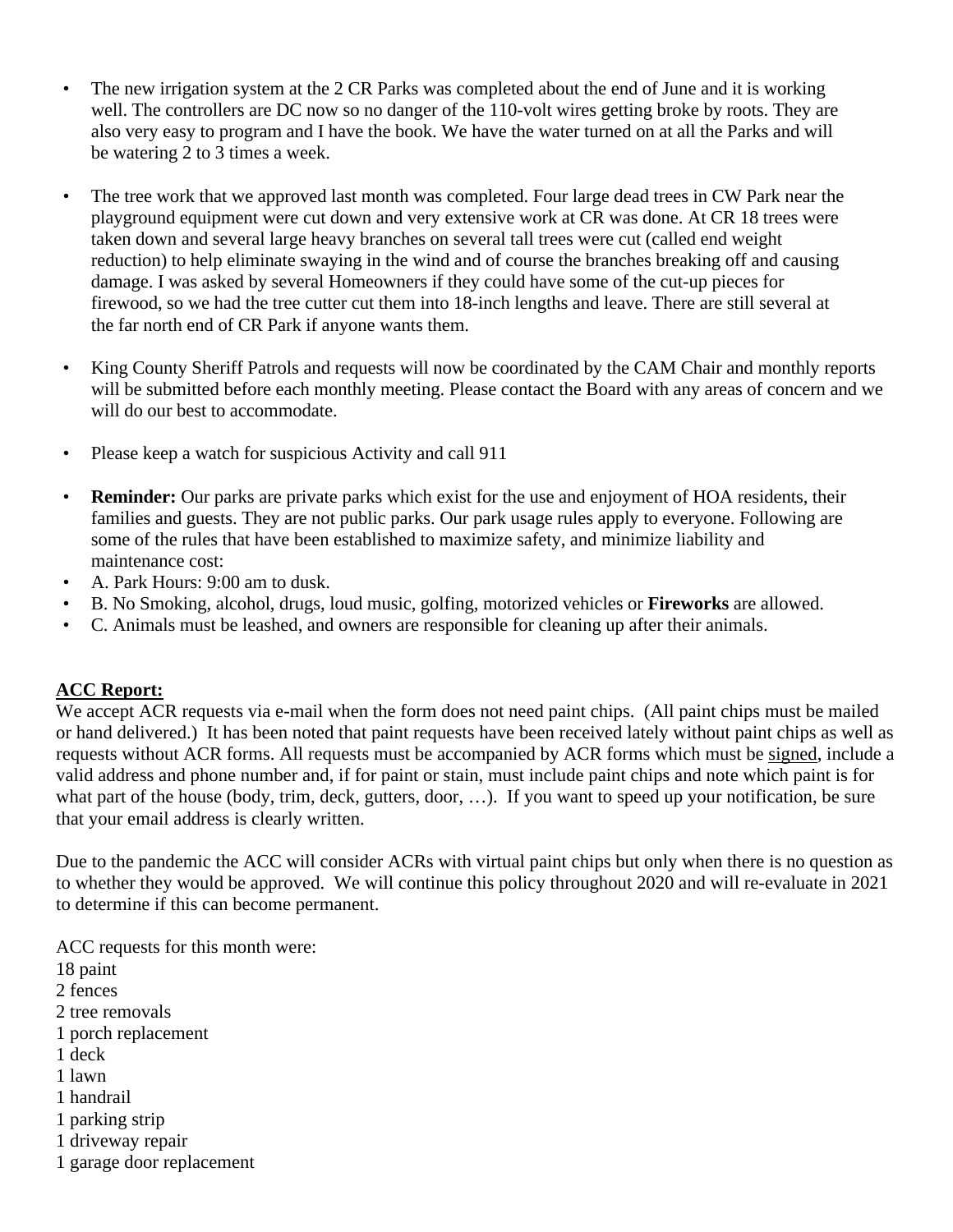1 window replacement 1 shed

## **Complaints Negotiations Report:**

There were no new complaints except for a truck covered with profanity that belonged to a friend of a renter. The truck was moved out of the HOA after the renter was contacted. Please note that the complaints mentioned in the minutes do NOT include complaints generated by the annual walk thru unless specifically noted

# **Treasurer's Report:**

The treasurer's report was on track.

# **Legal and Insurance Report:**

No report this month

# **Community Events Committee**

We need volunteers. The Easter Egg Hunt was cancelled due to the lack of volunteers and the COVID-19 crisis. The Garage Sale and Summer Event are also canceled for the same reasons.

Please note that, if a home owner wants to reserve a park, he or she should contact the CAM chair at commonareas@crcwhoa.org or call 425-738-8611 #80 and leave a message.

# **Cul-de-Sac Committee**

# Cul-de-Sac Committee Report – July 2020

- ‐ Inspected all 18 Cul-de-Sac Islands within the last week
- All Island bush and tree maintenance in good condition some weeds growing
- No Islands recommended for renovation at this time no change in Island score for July o Island condition assessment/scoring shown below:  $1 = \text{very bad}, 5 = \text{good}$
- ‐ Issue 1 resolved (advertising signs) Thank you George!
- ‐ Issue 2 and 3 and Concern 4 is informational for potential future action.

|                |                  |                  | (Changes in Bold) |
|----------------|------------------|------------------|-------------------|
| Cul-de-sac     | <b>June 2018</b> | <b>July 2020</b> |                   |
| Island         | Score            | <b>Score</b>     | Comments          |
| $\mathbf{1}$   | 5.0              | 5.0              |                   |
| $\overline{2}$ | 2.0              | 4.0              |                   |
| 3              | 2.5              | 3.5              | <b>Issue 1</b>    |
| 4              | 4.5              | 4.0              |                   |
| 5              | 3.0              | 3.0              |                   |
| 6              | 3.0              | 4.0              |                   |
| 7              | 5.0              | 4.5              |                   |
| 8              | 5.0              | 5.0              | Issue 2           |
| 9              | 1.0              | 5.0              |                   |
| 10             | 1.0              | 5.0              |                   |
| 11             | 5.0              | 4.0              | $lssue 1$         |
| 12             | 5.0              | 5.0              | Issue 2           |
| 13             | 3.0              | 4.0              |                   |
| 14             | 4.5              | 4.0              | $lsource 1$       |
| 15             | 5.0              | 4.0              | Issue 2           |
| 16             | 4.0              | 3.5              | Issue 1           |
| 17             | 3.0              | 3.0              |                   |
| 18             | 3.0              | 2.5              |                   |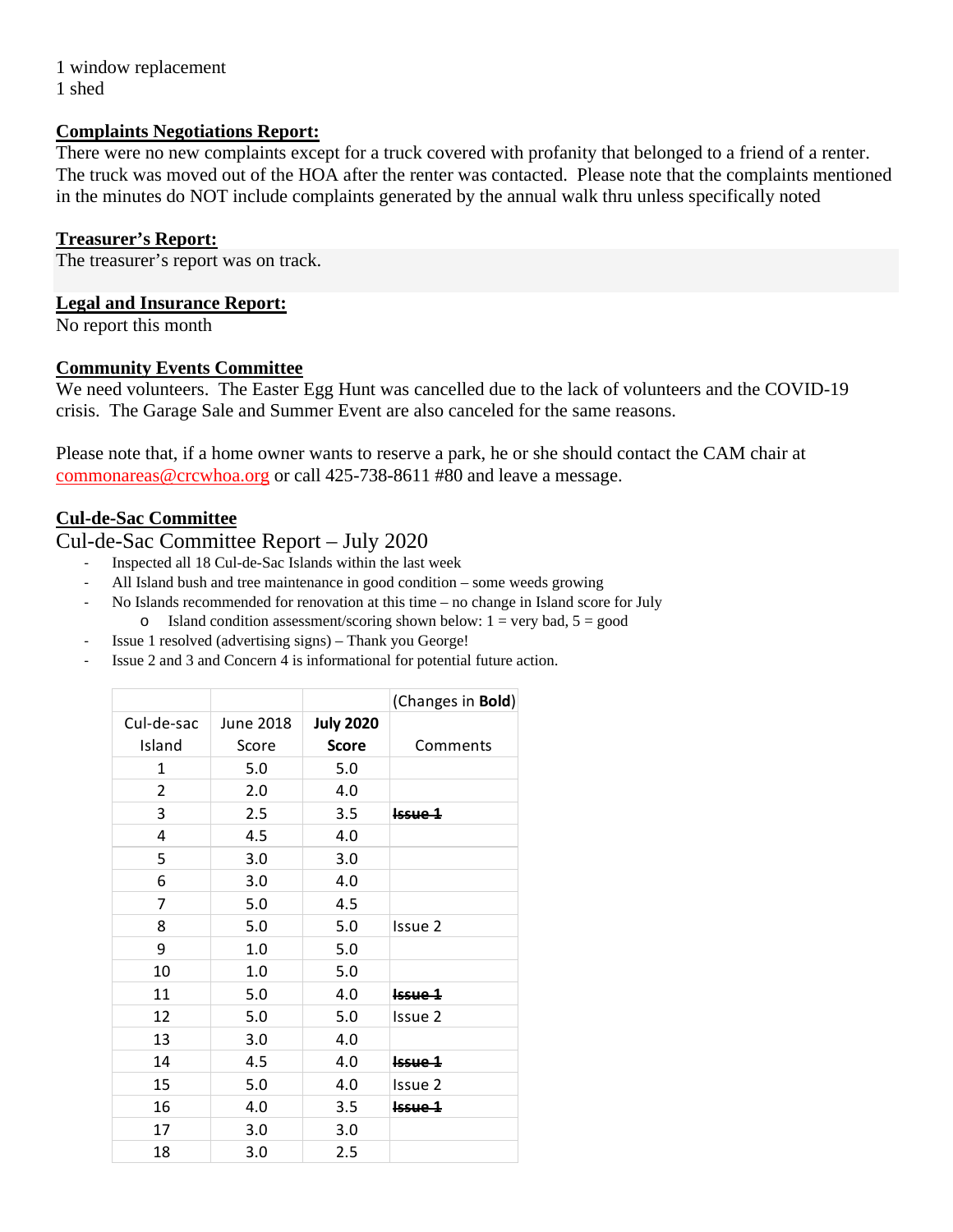## **Issues/Concerns**

‐ *Issue 1*: Roofing Contractor's advertisement signs embedded in Island. Per HOA Policy "**there are no signs or advertising of any kind posted, displayed, exhibited or visible on or near any lot or from any building or vehicle parked on or near the lot.**"

o Recommendation: Notify Roofing Contractor that signs must be removed and refrain from posting within neighborhood. If no response, signs will be removed in 1 week.

- ‐ *Issue 2*: Islands 8, 12 and 15 are relatively bare with maybe just 1 tree and no plants/bushes.
	- o Recommendation: Consider planting low maintenance plants/bushes to improve appearance of Islands.
	- **Issue 3**: The bark on all islands is looking a little tired. No immediate action required, but could use some attention soon.
		- o Recommendation: The next time Camber is placing bark in any other Common Area within neighborhood, ask them to refresh bark on all 18 Islands.
- *Concern 4*: Mailbox stands in poor condition. Several are a real eye-sore with failing/falling shingles and posts. Are mailbox stands the responsibility of homeowners?
	- o Recommendation: If homeowner responsibility, homeowners should be notified to replace.

#### Respectfully submitted – Randy Vermillion, 425-902-7548

## **Web Site:**

No report this month.

## **Capital Improvement Committee:**

No report this month.

## **Nominating Committee**

We still have an open position on the Board.

## **Old Business:**

The virtual meetings are working for us. Homeowners who want to attend can request the information from George at president@crcwhoa.org.

Volunteers were used for the second review of the walk through issues. George thanked them.

#### **New Business:**

We talked about getting a food truck (or coffee truck) to come to our HOA.

# **Please note that fireworks are illegal in the HOA because they are illegal in unincorporated King County.**

Three years ago we had a house in our HOA burn down due to fireworks.

If you would like to give us your email address in order to be added to our email announcements please send your info to bookkeeper@crcwhoa.org. No one will see your email and we will not give it to anyone.

Roles for the 2020 HOA Board Members

| George McGill                   | President / Common Areas Chair               |  |
|---------------------------------|----------------------------------------------|--|
| Catherine George                | Reporting Secretary / ACC Chair / Web Master |  |
| Alicia Follette                 | Complaints / Treasurer                       |  |
| Carol Nyseth                    | Vice President                               |  |
| Open                            | <b>Community Events Committee Chair</b>      |  |
| Ian Ludwig                      | <b>ACC Member / CAM Member</b>               |  |
| Randy Vermillion                | ACC Member / Cul-de-sac Chair                |  |
| *Don Nelson                     | Legal and Insurance                          |  |
| * Volunteer, not a Board Member |                                              |  |

**Special Topics:** Visit our Website and contact the HOA via Email at: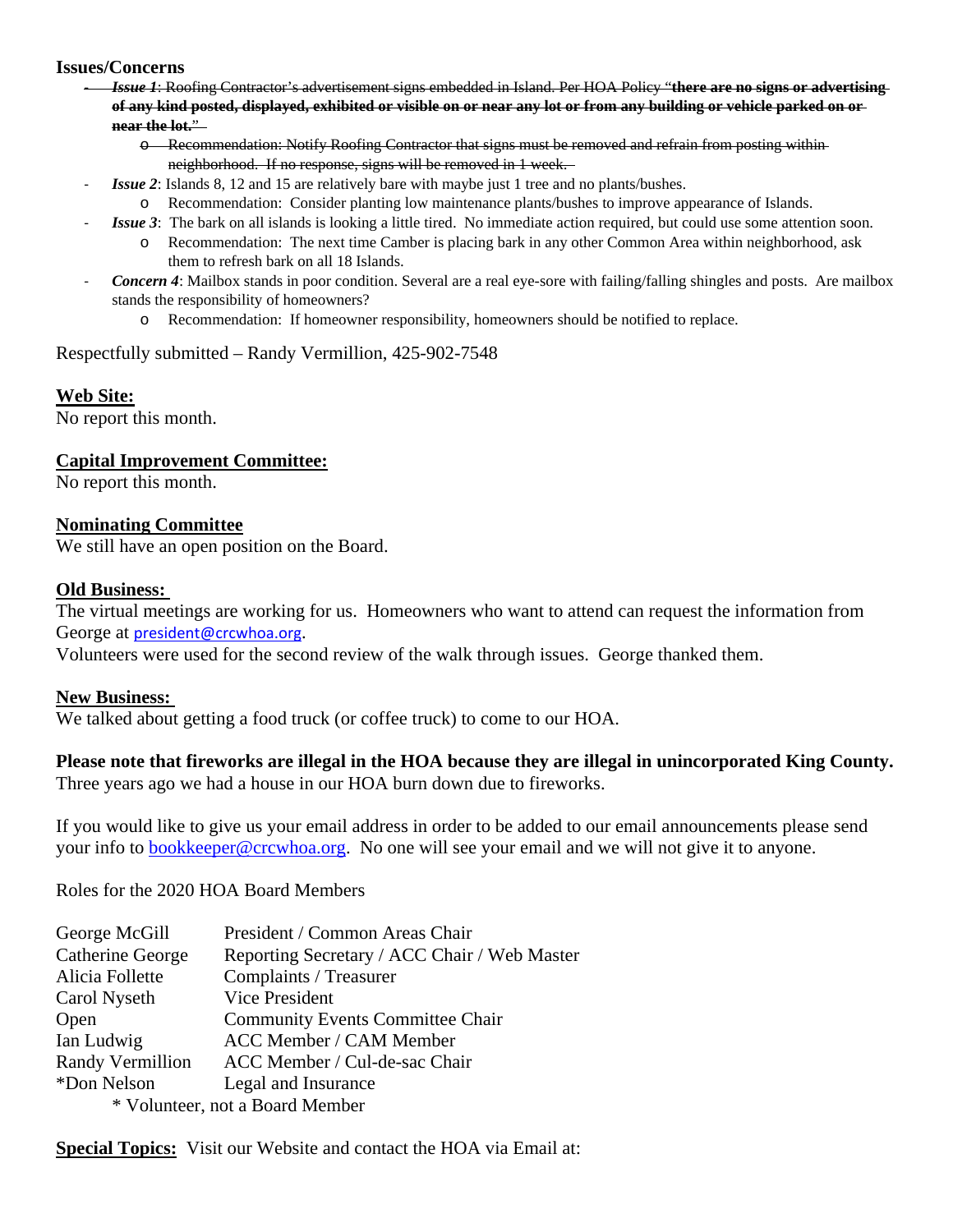Web – www.crcwhoa.org Facebook - Candlewood Ridge/Carriagewood HOA Email – president@crcwhoa.org info@crcwhoa.org architecture@crcwhoa.org If you would like to give us your email address in order to be added to our email announcements please send your info to bookkeeper@crcwhoa.org. Please visit us on Facebook also.

# **Executive session:**

We discussed one issue

A motion was made to adjourn the meeting at 8:03pm.

# **Next Board Meetings:**

- August  $18<sup>th</sup>$ , 2020
- September  $15<sup>th</sup>$ , 2020
- October  $20^{th}$ ,  $2020$
- November  $17<sup>th</sup>$ , 2020
- December  $15<sup>th</sup>$ , 2020
- January 19<sup>th</sup>, 2021
- February $16<sup>th</sup>$ , 2021
- $\bullet$  March  $16^{th}$ , 2021
- $\bullet$  April 20<sup>th</sup>, 2021
- May  $19^{8h}$ , 2021
- June  $15^{th}$ , 2021
- July 20th, 2021
- August  $17<sup>th</sup>$ , 2021
- September  $21^{st}$ , 2021
- October  $19<sup>th</sup>$ , 2021
- November  $16<sup>th</sup>$ , 2021
- December  $21<sup>st</sup>$ , 2021

<u> 1990 - Johann Barn, mars eta bainar eta idazlea (</u>

# **Annual Meeting:**

• January  $26<sup>th</sup>$ , 2021 7:00 at Fairwood Community United Methodist Church

Board meetings are usually held at **7:00 pm.** at the Sheriff's Office, Albertson's Shopping Center on the third Tuesday of the month. However, for the duration of the current coronavirus emergency they will be held via telephone. All Homeowners are welcome to attend. Please contact the president of the board for connection instructions at president@crcwhoa.org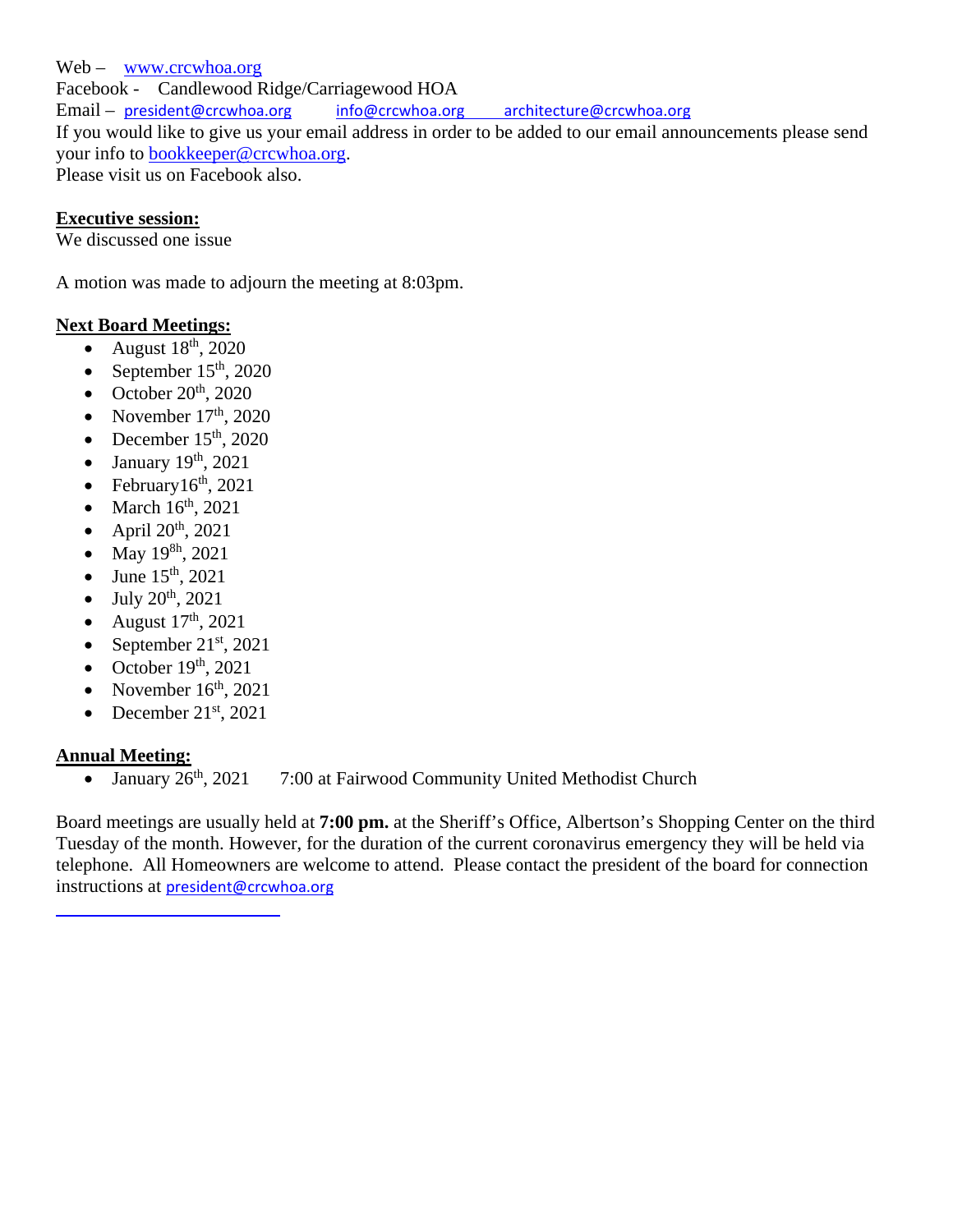# **Homeowners Association Update**



# *July 2020*

**Celebrate Safely This Fourth of July- What to Know in a Year Without Large-Scale Holiday Events.**  Renton Regional Fire Authority encourages you to include safety in your upcoming Independence Day celebration. We usually tell the public to "leave it to the professionals" and attend a show. However, with Covid-19 forcing cancellation of our annual Renton Fabulous 4<sup>th</sup> of July and other regional shows, concerns rise

of an increase in reported fires and injuries.

# **Did you know?**

- Fireworks have been banned in Renton since 2005.
- There are more than 19,500 reported fires started by fireworks annually.
- Burns account for 44% of the 9,100 injuries treated in emergency rooms seen in the month around July  $4<sup>th</sup>$ .
- Half of the fireworks injuries seen at emergency rooms were extremities: hand, finger, or leg. One-third were to the eye or other parts of the head.

# **Pet Safety:**

Pets run away and get lost on July 4<sup>th</sup> more than any other day of the year. We've got some safety tips for easing their anxiety and helping them feel comfortable.

- **Keep them indoors**. Keep your pet in a secure, quiet room that has limited windows during the fireworks.
- **Distract them, keep them busy**. Give them their favorite chew or toy to play with to keep them busy.
- **Use ambient noise**. Have a TV or radio in the room to mask the sounds.
- **Identification**. Make sure your pets have identification tags with up to date information.
- Keep sparklers, glow sticks, fireworks, charcoal and kabob skewers away from curious pets.

# *Source: National Fire Protection Association*

# **Window Falls**

It happens every year – the weather warms up and windows are opened to let in the fresh summer breeze. While there are few things better than feeling a cool gust of wind whisk through the house on a hot summer day, it also brings with it some potential risks to keep in mind: falls from windows. It is more common than you might think and the cause of serious injury every summer.

Here are seven tips for how to safely enjoy that summer breeze:

- 1. **Never rely on window screens** to prevent children from falling out of a window.
- **2. Keep windows closed in rooms where children play.**
- 3. **Open windows from the top** rather than the bottom when possible.
- 4. If you must open windows from the bottom, **open them only 4 inches or less.**
- **5. Move beds, cribs, chairs, tables and other furniture away from open windows.**
- 6. Commercial **window guards are available and can be installed to prevent falls**.
- 7. Be sure **window guards have a release mechanism to allow escape in the event of a fire**.

#### *Source: Safe Kids Worldwide*

# **Heading Outdoors During COVID-19?**

As the weather heats up and we are still practicing social distancing, many of us are wanting to change up our scenery. We should still be mindful of COVID-19 guidelines.

- Visit parks and recreational areas that are close to your home
- Avoid areas that are crowded or where you cannot stay at least 6 feet away from others at all times.
- Prepare before you visit. Check with the park in advance to be sure you know which areas or services are open, such as bathroom facilities and concessions, and bring what you need with you.
- Bring hand sanitizer with at least 60% alcohol to use if soap and water are not available.
- Stay at home if you are sick or are just not feeling well

# *Source: Red Cross*

# **Gasoline & Lawn Mower Safety**

During the summer months, the use of lawn mowing equipment is in full swing. It is time to ensure equipment is being used properly and safely.